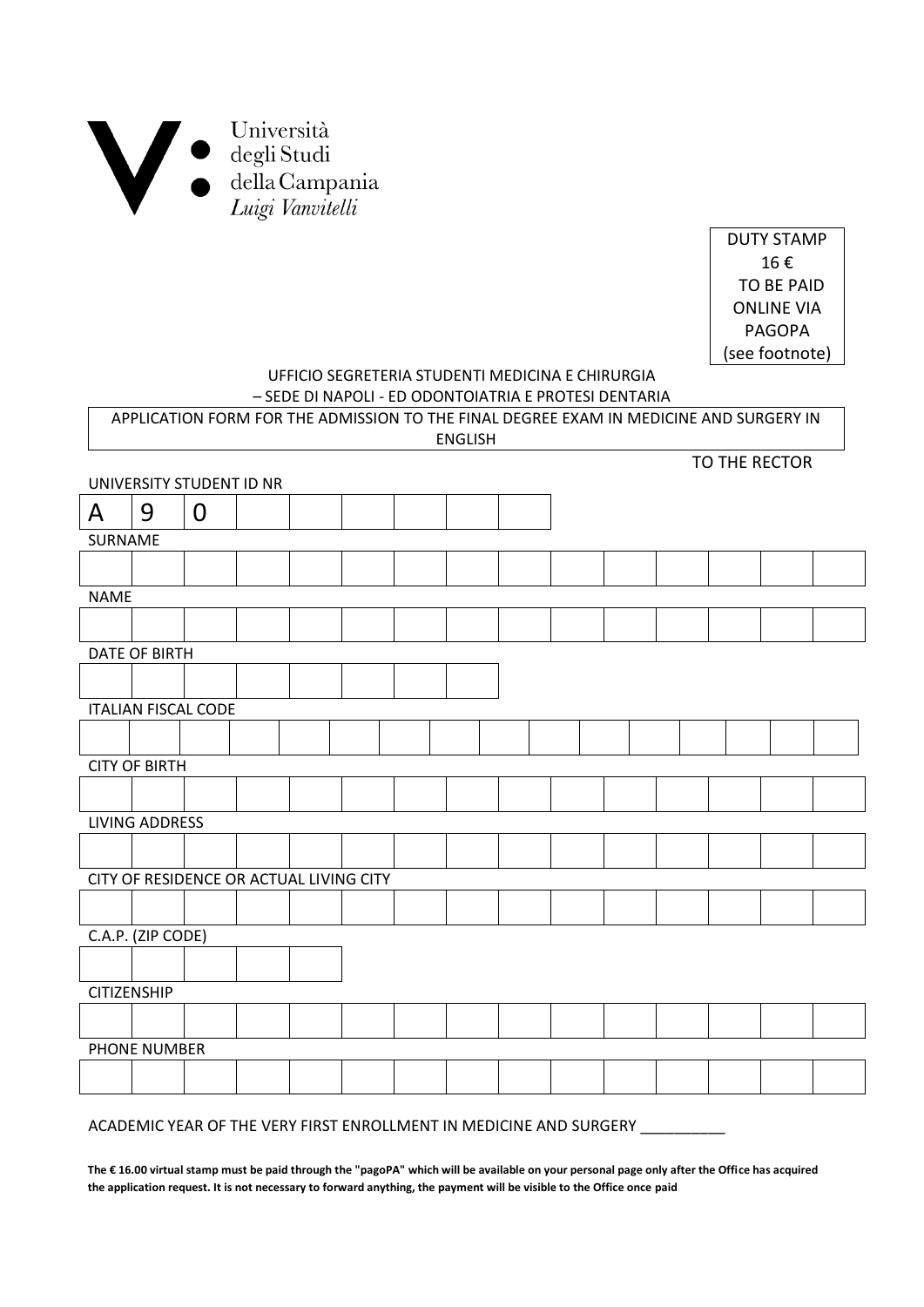#### REQUESTS TO BE ADMITTED TO THE DEGREE EXAM IN MEDICINE AND SURGERY IN ENGLISH

#### IN THE EXTRAORDINARY /SUMMER/AUTUMN SESSION IN THE CALL OF THE MONTH

YEAR THESIS TIPOLOGY: (Indicate if Experimental or Descrptive)

#### THESIS TITLE

SUPERVISOR /Prof./Dott.:\_\_\_\_\_\_\_\_\_\_\_\_\_\_\_\_\_\_\_CO-SUPERVISOR (IF EXISTS): Prof./Dott.

### *THE UNDERSIGNED ATTACHES THE FOLLOWING REQUIRED DOCUMENTS TO THIS DOCUMENTS:*

\_\_\_\_\_\_\_\_\_\_\_\_\_\_\_\_\_\_\_\_\_\_\_\_\_\_\_\_\_\_\_\_\_\_\_\_\_\_\_\_\_\_\_\_\_\_\_\_\_\_\_\_\_\_\_\_\_\_\_\_\_\_\_\_\_\_\_\_\_\_\_\_\_\_\_\_\_\_\_\_\_\_\_\_\_\_\_\_\_\_

\_\_\_\_\_\_\_\_\_\_\_\_\_\_\_\_\_\_\_\_\_\_\_\_\_\_\_\_\_\_\_\_\_\_\_\_\_\_\_\_\_\_\_\_\_\_\_\_\_\_\_\_\_\_\_\_\_\_\_\_\_\_\_\_\_\_\_\_\_\_\_\_\_\_\_\_\_\_\_\_\_\_\_\_\_\_\_\_\_\_

- 1. FRONTISPIECE OF THE THESIS SIGNED BY THE SUPERVISOR AND THE STAMP OF THE DEPARTMENT OF PRECISION MEDICINE
- 2. FINAL COPY OF THE DEGREE THESIS
- 3. DIDACTIC ACTIVITIES BOOKLET(WHITE BOOKLET)
- 4. SELF-CERTIFICATION IN WHICH THE ACCEPTANCE IS EXPRESSED THAT THERE ARE NO ERRORS AND / OR OMISSIONS ON YOUR UNIVERSITY CAREER;
- 5. CERTIFICATION OF THE COMPLETION OF THE ALMALAUREA QUESTIONNAIRE (SEE PAGE 3/4)
- 6. MODULE REFERRED TO IN ANNEX 1
- 7. SELF-CERTIFICATION, MADE UNDER ITS OWN LIABILITY IN THE WAYS AND IN THE FORMS PROVIDED BY THE REGULATION IN FORCE, THAT IT IS NO LONGER LOANED FOR ANY VOLUME BELONGING TO THE LIBRARY
- 8. ONGOING VALIDITY ID OR PASSPORT COPY (BOTH SIDES)
- 9. DUTY STAMP OF € 16.00 TO BE PAID ONLINE THROUGH "PAGOPA" CREATED IN THE UNIVERSITY ACCOUNT PERSONAL AREA.

## **ALL THE ABOVE LISTED DOCUMENTS MUST BE FORWARDED BY INSTITUTIONAL MAIL (PRIVATE MAIL WILL NOT BE ACCEPTED) AT THE FOLLOWING ADDRESS [laureandi.medicinanapoli@unicampania.it](mailto:laureandi.medicinanapoli@unicampania.it)**

**The only final degree thesis, with the frontispiece in a single .pdf file attached, will be sent via the WETRANSFER platform, specifying in the forwarding SURNAME NAME AND STUDENT ID NUMBER.**

The undersigned is also aware that for the delivery of this application, the documentation accompanying it and the deadline for taking the final exam among those included in the university studies, the mandatory terms provided for, by this university will be respected with a notice, having official notification value to interested parties, published on the website [www.unicampania.it](http://www.unicampania.it/) and at the competent administrative office of the University.

The undersigned declares, in the end, that he has passed all the exams and actvities included in the study plan or that he/she is in debt for the following exams / activities:

\_\_\_\_\_\_\_\_\_\_\_\_\_\_\_\_\_\_\_\_\_\_\_\_\_\_\_\_\_\_\_\_\_\_\_\_\_\_\_\_\_\_\_\_\_\_\_\_\_\_\_\_\_\_\_\_\_\_\_\_\_\_\_\_\_\_\_\_\_\_\_\_\_\_\_\_\_

\_\_\_\_\_\_\_\_\_\_\_\_\_\_\_\_\_\_\_\_\_\_\_\_\_\_\_\_\_\_\_\_\_\_\_\_\_\_\_\_\_\_\_\_\_\_\_\_\_\_\_\_\_\_\_\_\_\_\_\_\_\_\_\_\_\_\_\_\_\_\_\_\_\_\_\_\_

\_\_\_\_\_\_\_\_\_\_\_\_\_\_\_\_\_\_\_\_\_\_\_\_\_\_\_\_\_\_\_\_\_\_\_\_\_\_\_\_\_\_\_\_\_\_\_\_\_\_\_\_\_\_\_\_\_\_\_\_\_\_\_\_\_\_\_\_\_\_\_\_\_\_\_\_\_

Place and date \_\_\_\_\_\_\_\_\_\_\_\_\_\_\_\_\_\_\_\_\_\_\_\_\_\_\_\_\_, Signature \_\_\_\_\_\_\_\_\_\_\_\_\_\_\_\_\_\_\_\_\_\_\_\_\_\_\_\_\_\_\_\_\_\_\_\_\_\_\_\_\_\_\_\_\_\_\_\_\_\_\_\_\_\_\_\_\_\_\_

(legible and full signature)

**The € 16.00 virtual stamp must be paid through the "pagoPA" which will be available on your personal page only after the Office has acquired the application request. It is not necessary to forward anything, the payment will be visible to the Office once paid**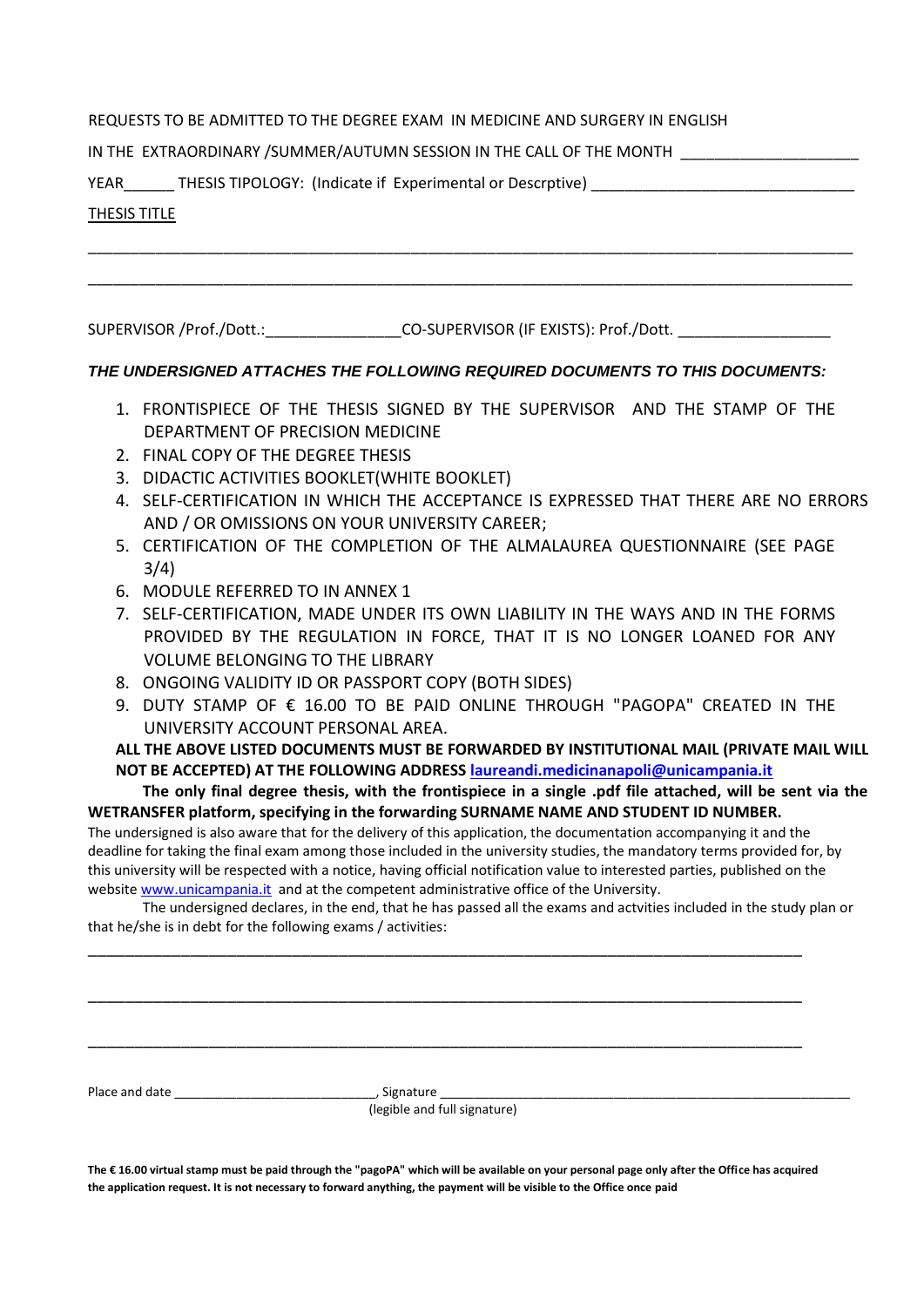# Università degli Studi della Campania Luigi Vanvitelli

Dear graduating student,

I don't know your personal university experience that now is about to end, but I know that from this experience we can obtain useful elements to improve our University and to facilitate your own entry (or a different, better location) into the world of work. in Italy and Europe.

This is the dual purpose that our University pursues by joining the AlmaLaurea graduate database which has been operating positively since 1994.

In order to carry it out, an electronic questionnaire has been prepared which I sincerely ask you to fill in with the utmost frankness in all its parts, returning the completion receipt to the Student Secretariat of your school before completing the studies. Your replies will be treated strictly confidentially.

I have mentioned to you another important objective that we have set ourselves to achieve with this initiative; to facilitate your entry into the world of work. In this perspective, your data will be entered in the AlmaLaurea database and made available to companies that request it and, if deemed appropriate, may also be visible by graduating students. But many other services will be carried out at your benefit; it is in your interest to have updated your curriculum vitae.

Thank you for your collaboration and I greet you with warm cordiality.

| Signed     |  |
|------------|--|
| The RECTOR |  |

What is AlmaLaurea: Since 1994 AlmaLaurea has been the Interuniversity Consortium of a growing number of universities and collects extensive documentation of all graduates of the consortium universities (available at www.almalaurea.it).

• Almalaurea democratizes the access of young people to the world of work, facilitates companies in finding staff, reduces the meeting times between demand and supply of qualified work.

• Almalaurea allows the rapid search for graduates/graduates through over 100 individual characteristics concerning school and university careers, study and work experiences in Italy and abroad, linguistic and computer skills, aspirations.

• Almalaurea analyzes the effectiveness of the university's educational offer by collecting the judgments and experience of all the undergraduates, monitors the students' study paths and analyzes the characteristics and performances of the graduates allowing the comparison between different courses, locations of study and faculty (the results of the research can be consulted at www.almalaurea.it).

10 reasons to fill in the questionnaire well and keep it updated:

1. Your University facilitates your entry into the world of work: ALMALAUREA is an opportunity offered by your University to facilitate your entry, or your best position in the world of work and professions.

2. Your CV in the world: With ALMALAUREA on the Internet (www.almalaurea.it), your CV is for the attention of those seeking qualified personnel not only in your city but in the whole world.

3. With ALMALAUREA information reliability: Since 1994, ALMALAUREA has been consulted daily by hundreds of public and private bodies and companies (Italian and foreign) for the breadth and reliability of the information contained. When using your application, always use the AlmaLaurea Curriculum Vitae; it is CERTIFIED by your university (you can always print it and save it on your pc).

4. Respect for confidentiality: In full respect for privacy, ALMALAUREA is made available only for starting work and selecting personnel.

5. From the questionnaire to the most requested curriculum vitae: the proposed questionnaire has been studied taking into account the Curriculum Vitae desired by those looking for qualified personnel (as well as the cognitive needs of your University).

6. Fill in the questionnaire carefully: Fill in the questionnaire in its entirety; you will have more opportunities to be selected.

7. Keep username and password: Keep personal username and password assigned to you; in addition to completing the questionnaire, they allow you - forever - to access all the services available on www.almalaurea.it.

8. Check and update your curriculum vitae on the Internet: You will decide for yourself how to be visible in the database, even as a graduating student. After graduation, as soon as the CV is completed by your University with the official data (the degree mark, thesis title, etc ...), AlmaLaurea will publish your Curriculum Vitae. So you can, using the same username and password with which you filled out the questionnaire, update it at any time (inserting your work experiences), and control how companies view it.

9. Always be found by e-mail: Do not forget to enter your e-mail address; with the "AlmaLaurea ti alert" service you can receive reports on job offers. By entering the e-mail address you can always automatically receive a forgotten username and password.

10. Consult the "Search job offer" and "After graduation" service: Numerous job offers are published on the ALMALAUREA website; click on the ad you are interested in and send your application with the Curriculum Vitae present in the database which will thus arrive directly at the selection manager. To perfect your preparation, by accessing the "After graduation" service, you can orient yourself between post-graduate courses (specialist degrees, first and second level masters, research doctorates, specialization schools, specialization courses).

**The € 16.00 virtual stamp must be paid through the "pagoPA" which will be available on your personal page only after the Office has acquired the application request. It is not necessary to forward anything, the payment will be visible to the Office once paid**

\_\_\_\_\_\_\_\_\_\_\_\_\_\_\_\_\_\_\_\_\_\_\_\_\_\_\_\_\_\_\_\_\_\_\_\_\_\_\_\_\_\_\_\_\_\_\_\_\_\_\_\_\_\_\_\_\_\_\_\_\_\_\_\_\_\_\_\_\_\_\_\_\_\_\_\_\_\_\_\_\_\_\_\_\_\_\_\_\_\_\_\_\_\_\_\_\_\_\_\_\_\_\_\_\_\_\_\_\_\_\_\_\_\_